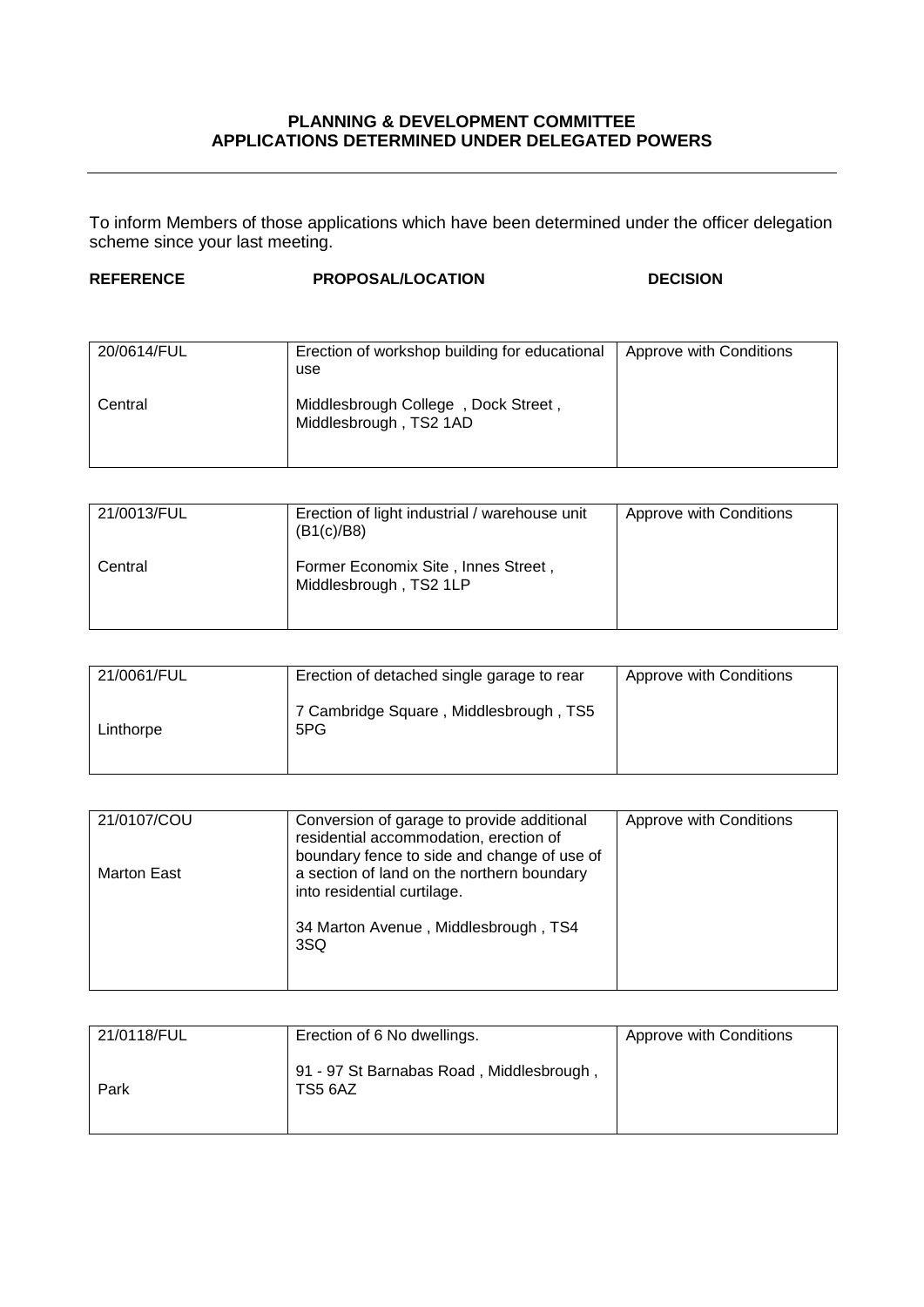| 21/0120/FUL | Erection of two steel framed buildings and<br>formation of new vehicular access    | Approve with Conditions |
|-------------|------------------------------------------------------------------------------------|-------------------------|
| Central     | Britannia Testhouse Project And Design,<br>Romaldkirk Road, Middlesbrough, TS2 1XA |                         |

| 21/0130/PNH | Single storey extension at rear.               | <b>Prior Notification Not</b><br>Required/No Obj |
|-------------|------------------------------------------------|--------------------------------------------------|
| Park        | 126 Ayresome Street, Middlesbrough, TS1<br>4PE |                                                  |

| 21/0166/COU | Retrospective change of use to drinking<br>establishment (sui generis) including outdoor<br>seating area. | Approve with Conditions |
|-------------|-----------------------------------------------------------------------------------------------------------|-------------------------|
| Central     | 5 - 6 Marland Buildings, Marton Road,<br>Middlesbrough, TS4 2JQ                                           |                         |

| 21/0212/FUL | Single storey rear extension                | Refused |
|-------------|---------------------------------------------|---------|
| Acklam      | 12 Glendale Road, Middlesbrough, TS5<br>7QB |         |

| 21/0214/FUL   | Erection of 2no light industrial units                   | Approve with Conditions |
|---------------|----------------------------------------------------------|-------------------------|
| North Ormesby | Land At South Of Tame Road, Tame Road,<br>Middlesbrough, |                         |

| 21/0220/FUL | First floor extension to side           | Refused |
|-------------|-----------------------------------------|---------|
| Nunthorpe   | 44 Hilderthorpe, Middlesbrough, TS7 0PT |         |

| 21/0224/FUL | Proposed two storey side extension, removal<br>of boundary wall, creation of vehicle access. | Refused |
|-------------|----------------------------------------------------------------------------------------------|---------|
| Linthorpe   | 1 Cambridge Square, Middlesbrough, TS5<br>5PG                                                |         |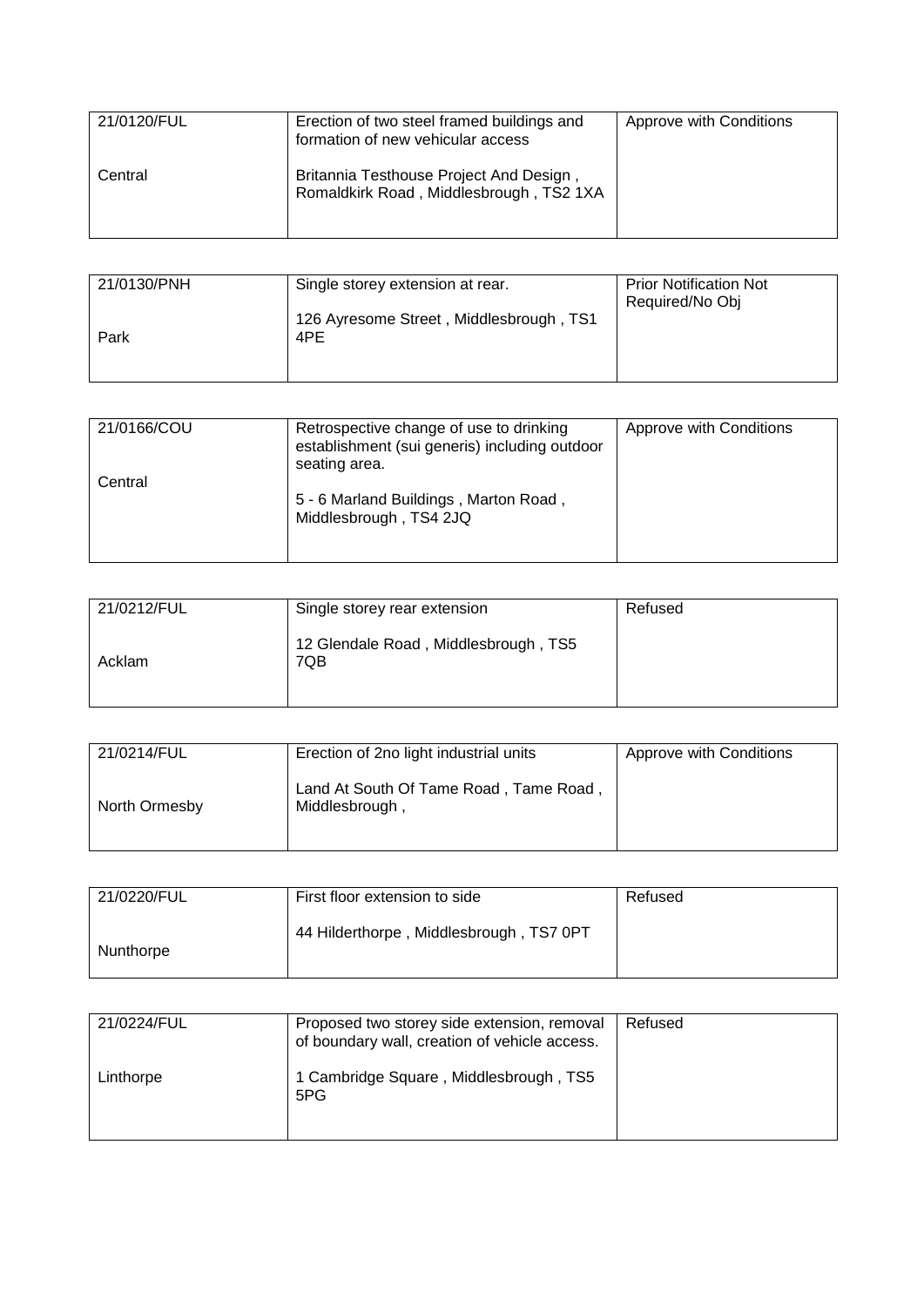| 21/0232/DIS | Discharge conditions 7 (Surface Water<br>Drainage Management and Maintenance<br>Plan), 8 (Disposal of Foul and Surface Water)<br>and 22 (Floodlighting) of application<br>20/0566/FUL | <b>Full Discharge Conditions</b> |
|-------------|---------------------------------------------------------------------------------------------------------------------------------------------------------------------------------------|----------------------------------|
|             | Former Nature's World Site, Sandy Flatts<br>Lane, Acklam, Middlesbrough, ., TS57YN                                                                                                    |                                  |

| 21/0242/FUL | Single Storey Extension to Rear         | Approve with Conditions |
|-------------|-----------------------------------------|-------------------------|
| Acklam      | 20 Church Drive, Middlesbrough, TS5 7DU |                         |

| 21/0245/TCA | Crown reduction of 1 no. Ash and 1 no.<br>Laburnum, and removal of 1 no. Conifer | 6 Weeks Expired |
|-------------|----------------------------------------------------------------------------------|-----------------|
| Park        | 2 Poplars Road, Middlesbrough, TS5 6RL                                           |                 |

| 21/0251/FUL | Alterations to front elevation with associated<br>conversion of garage to habitable room | Approve with Conditions |
|-------------|------------------------------------------------------------------------------------------|-------------------------|
| Marton East | 14 Scholars Rise, Middlesbrough, TS4 3RP                                                 |                         |

| 21/0265/FUL | Single storey extensions to rear and side    | Approve with Conditions |
|-------------|----------------------------------------------|-------------------------|
| Marton West | 7 Claremont Drive, Middlesbrough, TS7<br>8ND |                         |

| 21/0279/TELFUL | Removal of the existing 15m column<br>supporting 3 no. shrouded antennas and 3<br>no. equipment cabinets. The installation of a<br>replacement 20m column supporting 6 no.<br>antennas, 1 no. replacement equipment<br>cabinet and ancillary development thereto<br>including 3 no. Ericsson Radio Systems<br>(ERSs) and 1 no. GPS module.<br>Footway On Broughton Road Off Broughton<br>Avenue, Easterside, Middlesbrough | Approve with Conditions |
|----------------|----------------------------------------------------------------------------------------------------------------------------------------------------------------------------------------------------------------------------------------------------------------------------------------------------------------------------------------------------------------------------------------------------------------------------|-------------------------|
|----------------|----------------------------------------------------------------------------------------------------------------------------------------------------------------------------------------------------------------------------------------------------------------------------------------------------------------------------------------------------------------------------------------------------------------------------|-------------------------|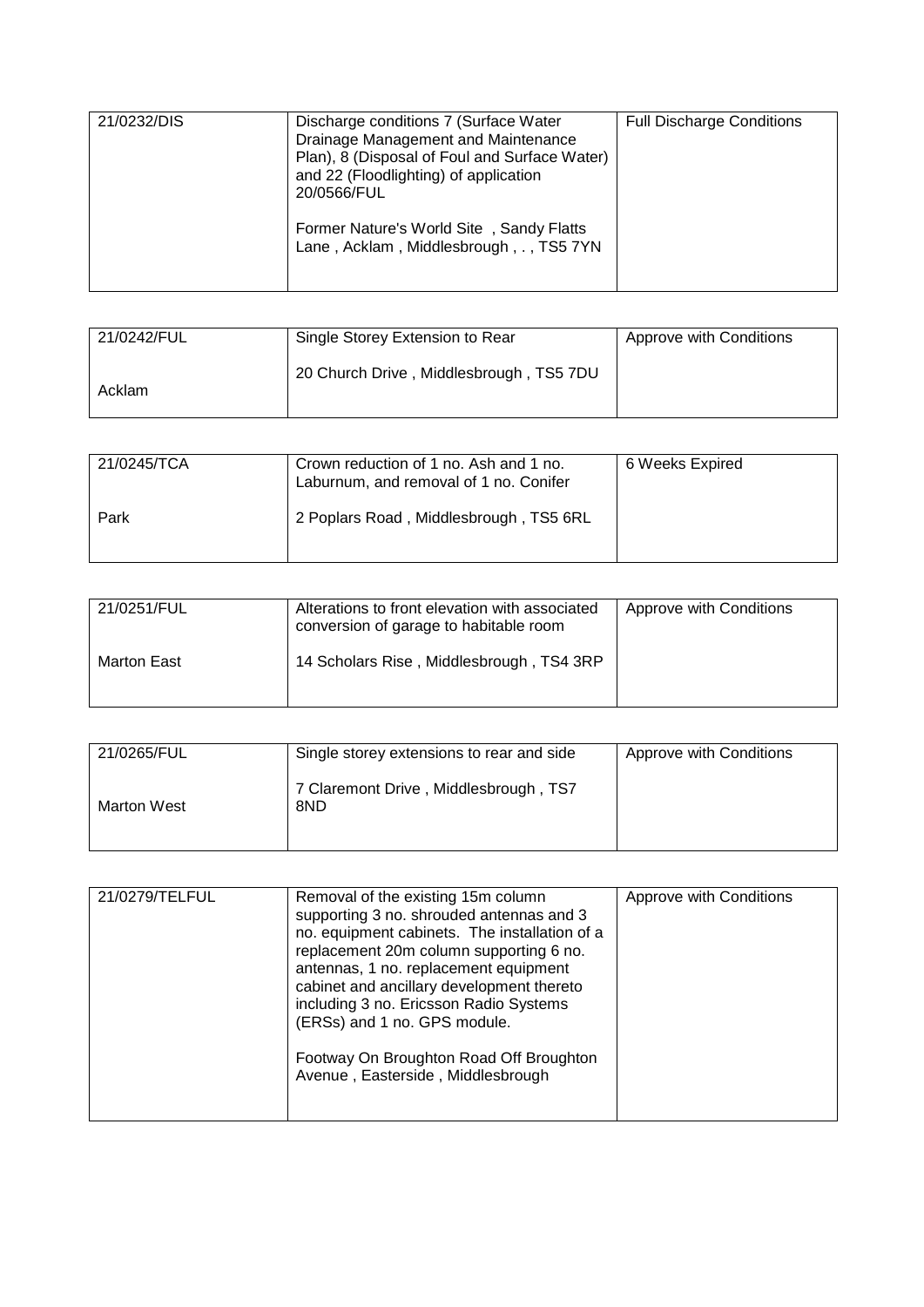| 21/0280/PNH | Single Storey Rear Extension                  | <b>Prior Notification Not</b><br>Required/No Obj |
|-------------|-----------------------------------------------|--------------------------------------------------|
| Kader       | 1 Virginia Gardens, Middlesbrough, TS5<br>8BT |                                                  |
|             |                                               |                                                  |

| 21/0285/FUL | Two storey and single storey extension to<br>side, porch to front and erection of detached<br>garage (demolition of existing garage) | Approve with Conditions |
|-------------|--------------------------------------------------------------------------------------------------------------------------------------|-------------------------|
| Nunthorpe   | 10 Nunthorpe Gardens, Middlesbrough,<br>TS70GA                                                                                       |                         |

| 21/0292/FUL | Change of use from nine bed HMO into six<br>one bed self contained flats for student<br>accommodation (sui Generis) | Approve with Conditions |
|-------------|---------------------------------------------------------------------------------------------------------------------|-------------------------|
| Central     |                                                                                                                     |                         |
|             | 78 Southfield Road, Middlesbrough, TS1<br>3ES                                                                       |                         |

| 21/0294/FUL | Revised application for a first storey side<br>extension | Approve with Conditions |
|-------------|----------------------------------------------------------|-------------------------|
| Nunthorpe   | 6 Leckfell Close, Middlesbrough, TS7 8PW                 |                         |

| 21/0295/FUL        | Raising of roof height with pitched roof<br>dormers to front and rear and roof lights,                             | Approve with Conditions |
|--------------------|--------------------------------------------------------------------------------------------------------------------|-------------------------|
| <b>Marton West</b> | single storey extension with bay window to<br>front, plus installation of a new window in the<br>existing dwelling |                         |
|                    | 19 Bonny Grove, Middlesbrough, TS8 9QZ                                                                             |                         |
|                    |                                                                                                                    |                         |

| 21/0298/DIS | Discharge of condition Nos. 6 (Surface Water<br>Drainage), 11 (Method of Works Statement),<br>and 23 (Construction Method Statement) of | <b>Full Discharge Conditions</b> |
|-------------|-----------------------------------------------------------------------------------------------------------------------------------------|----------------------------------|
|             | planning permission 20/0566/FUL<br>Former Nature's World Site, Sandy Flatts<br>Lane, Acklam, Middlesbrough, ., TS5<br>7YN               |                                  |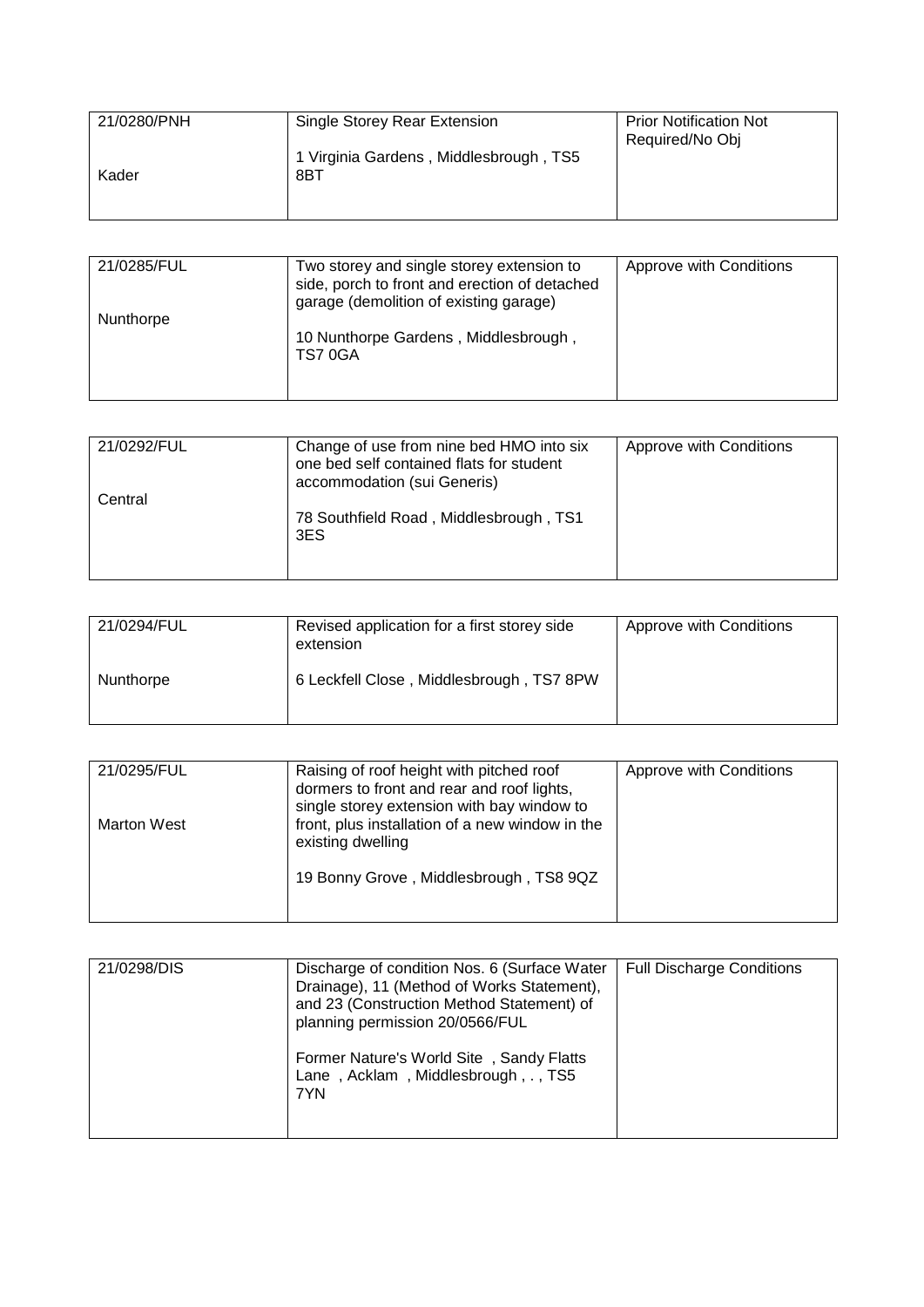| 21/0300/FUL | First floor extension to rear           | Approve with Conditions |
|-------------|-----------------------------------------|-------------------------|
| Acklam      | 20 Rydal Avenue, Middlesbrough, TS5 7BG |                         |

| 21/0301/FUL | Single story extension to rear               | Approve with Conditions |
|-------------|----------------------------------------------|-------------------------|
| Acklam      | 68 Coniston Grove, Middlesbrough, TS5<br>7DD |                         |

| 21/0302/FUL | Single storey extension to rear and<br>alterations to one existing window | Approve with Conditions |
|-------------|---------------------------------------------------------------------------|-------------------------|
| Trimdon     | 46 Hampstead Way, Middlesbrough, TS5<br>8FD                               |                         |

| 21/0307/VAR | Removal of condition no. 2 on application<br>M/FP/0461/96/P which restricts use to<br>wareshousing of furniture | Approve with Conditions |
|-------------|-----------------------------------------------------------------------------------------------------------------|-------------------------|
|             | Pearson Street, Cannon Park,<br>Middlesbrough                                                                   |                         |

| 21/0310/FUL | Increase in roof height and replacement of    | Approve with Conditions |
|-------------|-----------------------------------------------|-------------------------|
|             | hipped roof with gable roof, single storey    |                         |
|             |                                               |                         |
|             | extension to rear with associated increase in |                         |
| Kader       | height of main roof pitch, 2 no. dormer       |                         |
|             | windows to front (removal of existing dormer  |                         |
|             |                                               |                         |
|             | window), 3 no. dormer windows at rear         |                         |
|             | including walk-on balcony, and increase in    |                         |
|             | height of existing chimney. Demolition of     |                         |
|             |                                               |                         |
|             | Existing Side Offshots and Replacement with   |                         |
|             | New Single Storey Side Extension.             |                         |
|             |                                               |                         |
|             |                                               |                         |
|             | 132 Low Lane, Middlesbrough, TS5 8EE          |                         |
|             |                                               |                         |
|             |                                               |                         |
|             |                                               |                         |

| 21/0311/FUL | Single storey extension to the rear, canopies<br>to side and rear | Approve with Conditions |
|-------------|-------------------------------------------------------------------|-------------------------|
| Nunthorpe   | 1 Hastings Close, Middlesbrough, TS7 0AW                          |                         |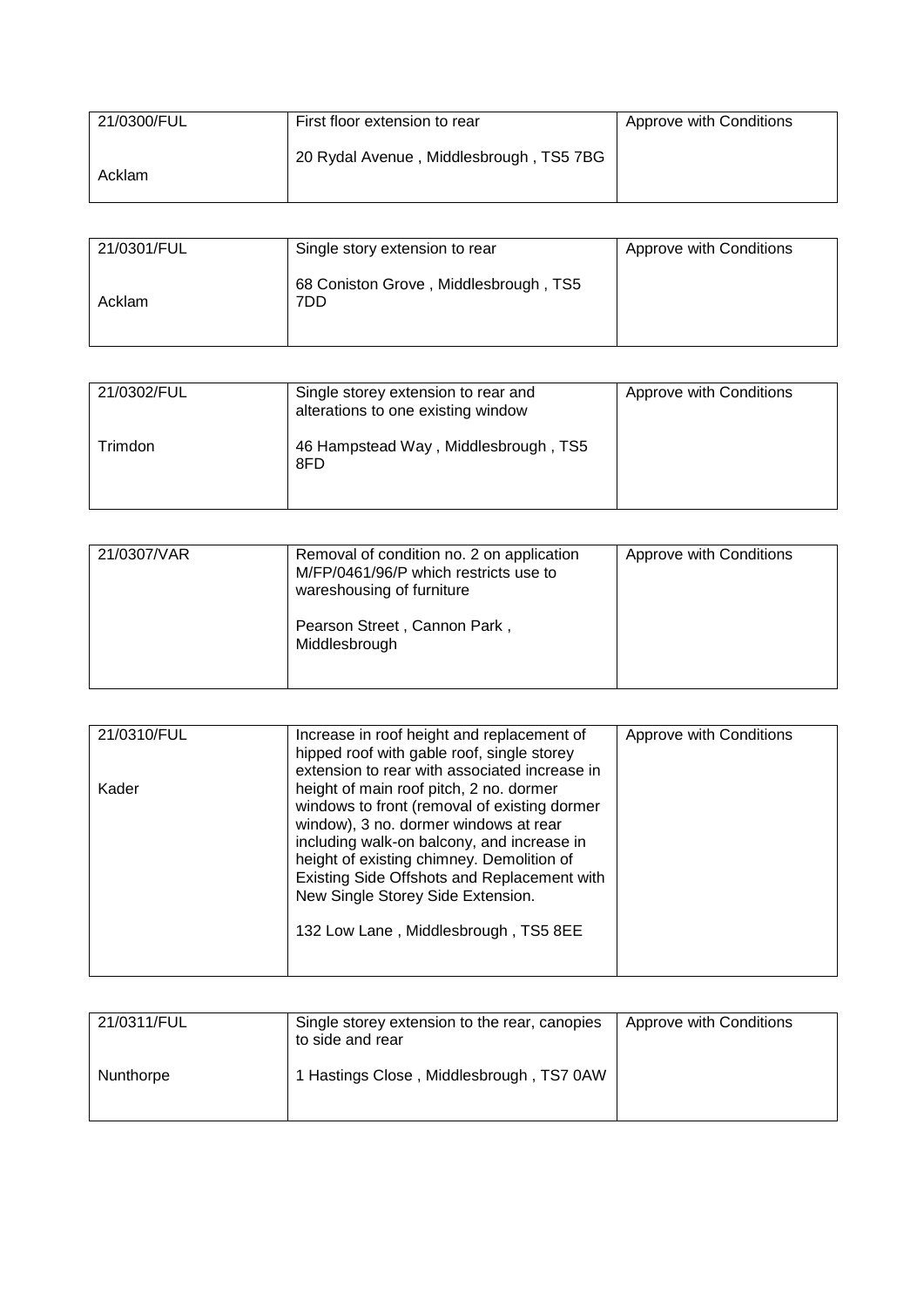| 21/0314/FUL | Retrospective installation of transformer and<br>prefab enclosure   | Approve with Conditions |
|-------------|---------------------------------------------------------------------|-------------------------|
| Central     | Stanley Vickers Limited, Richmond Street,<br>Middlesbrough, TS2 1LG |                         |

| 21/0316/FUL | Two storey extension to front, side and rear<br>plus single storey extension to rear | Refused |
|-------------|--------------------------------------------------------------------------------------|---------|
| Trimdon     | 11 Seathwaite, Middlesbrough, TS5 8TX                                                |         |

| 21/0317/PNH         | Single storey extension to rear             | <b>Prior Notification Not</b><br>Required/No Obj |
|---------------------|---------------------------------------------|--------------------------------------------------|
| Longlands/Beechwood | 4 Roseberry Road, Middlesbrough, TS4<br>2LH |                                                  |

| 21/0319/FUL | Single storey extension to front             | Approve with Conditions |
|-------------|----------------------------------------------|-------------------------|
| Marton East | 11 Sandling Court, Middlesbrough, TS7<br>8QP |                         |

| 21/0321/VAR | Variation of condition 2 on application<br>20/0485/FUL to alter approved windows,<br>insertion of first floor side elevation window | Approve with Conditions |
|-------------|-------------------------------------------------------------------------------------------------------------------------------------|-------------------------|
| Nunthorpe   | and roof light on front elevation<br>18 Rookwood Road, Middlesbrough, TS7                                                           |                         |
|             | 0 <sub>BN</sub>                                                                                                                     |                         |

| 21/0325/DIS | Discharge of condition 3 (Samples of<br>Materials) of 19/0663/FUL | <b>Full Discharge Conditions</b> |
|-------------|-------------------------------------------------------------------|----------------------------------|
| Central     | 32 Wilson Street, Middlesbrough, TS1 1RP                          |                                  |

| 21/0342/PNH | Conservatory extension to rear          | <b>Prior Notification Not</b> |
|-------------|-----------------------------------------|-------------------------------|
|             |                                         | Required/No Obj               |
|             | 352 Acklam Road, Middlesbrough, TS5 8AZ |                               |
| Kader       |                                         |                               |
|             |                                         |                               |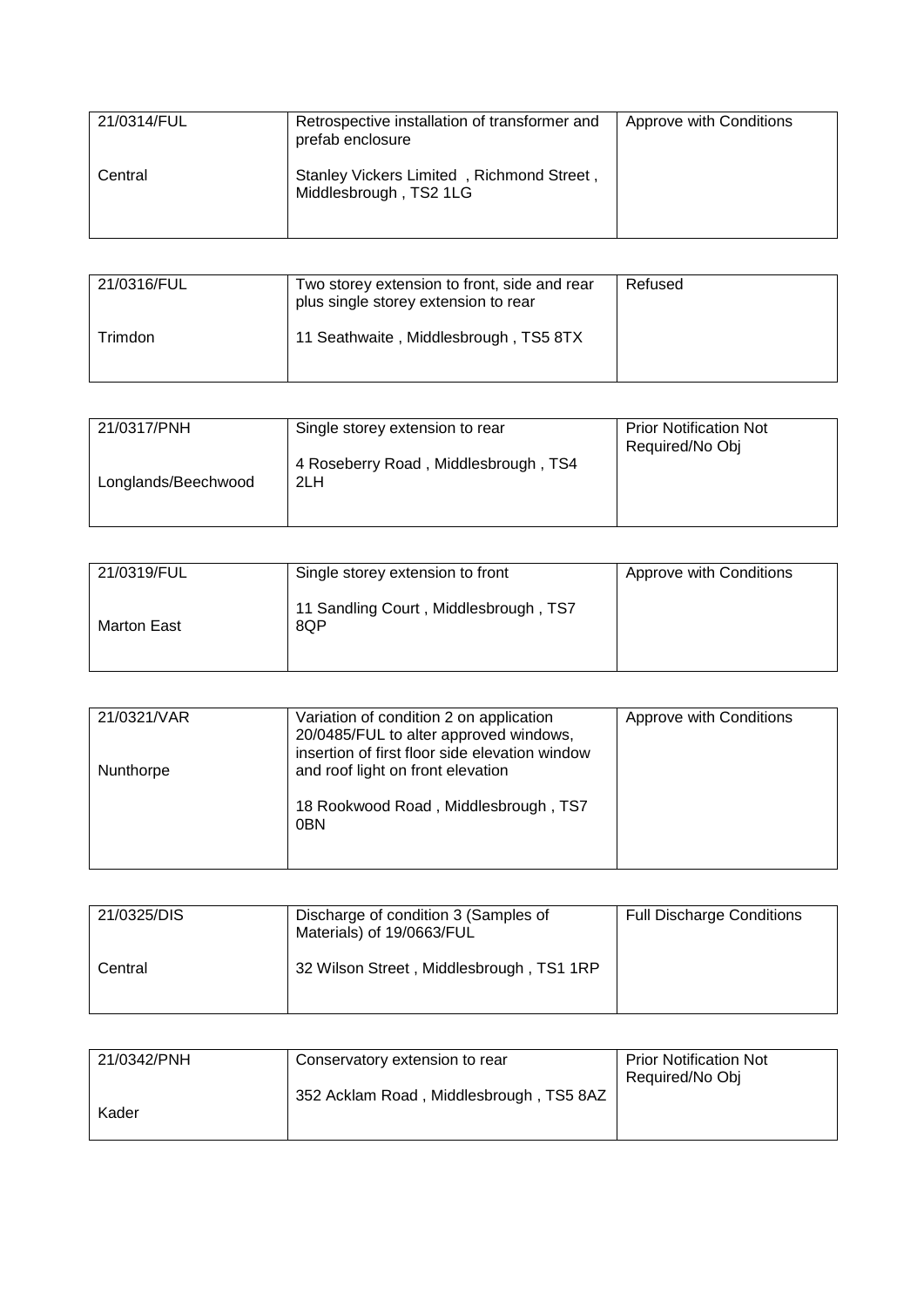| 21/0343/FUL | Erection of detached garage           | Approve with Conditions |
|-------------|---------------------------------------|-------------------------|
| Linthorpe   | 47 Reeth Road, Middlesbrough, TS5 5JU |                         |

| 21/0345/FUL | Roof extension to side and dormer extension<br>to rear | Refused |
|-------------|--------------------------------------------------------|---------|
| Avresome    | 42 Mandale Road, Middlesbrough, TS5 8AF                |         |

| 21/0347/PNH | Demolition of existing conservatory and<br>construction of single storey extension to rear | <b>Prior Notification Not</b><br>Required/No Obj |
|-------------|--------------------------------------------------------------------------------------------|--------------------------------------------------|
| Ladgate     | 17 Darnall Green, Middlesbrough, TS4 3NN                                                   |                                                  |

| 21/0349/FUL | Installation of a replacement 20 metre high<br>slim-line column, supporting 6 no. antennas,<br>replacement of 2no. existing equipment<br>cabinets with 1no. upgraded equipment<br>cabinet and ancillary development including<br>1 no. GPS module and 3 no. Remote Radio<br>Heads (RRHs) located on the replacement<br>column.<br>Grass Verge Outside Parkway Shopping<br>Centre, Dalby Way, Middlesbrough, TS8<br>0XE | Approve with Conditions |
|-------------|------------------------------------------------------------------------------------------------------------------------------------------------------------------------------------------------------------------------------------------------------------------------------------------------------------------------------------------------------------------------------------------------------------------------|-------------------------|
|-------------|------------------------------------------------------------------------------------------------------------------------------------------------------------------------------------------------------------------------------------------------------------------------------------------------------------------------------------------------------------------------------------------------------------------------|-------------------------|

| 21/0350/FUL   | Single storey extension to rear, porch<br>extension to front, alterations to the garage to<br>form a habitable room and alterations to | Approve with Conditions |
|---------------|----------------------------------------------------------------------------------------------------------------------------------------|-------------------------|
| Coulby Newham | existing side doors                                                                                                                    |                         |
|               | 75 Ash Green, Middlesbrough, TS8 0UP                                                                                                   |                         |

| 21/0352/FUL | First floor extension to side        | Approve with Conditions |
|-------------|--------------------------------------|-------------------------|
| Marton East | 1 Cedar Road, Middlesbrough, TS7 8DA |                         |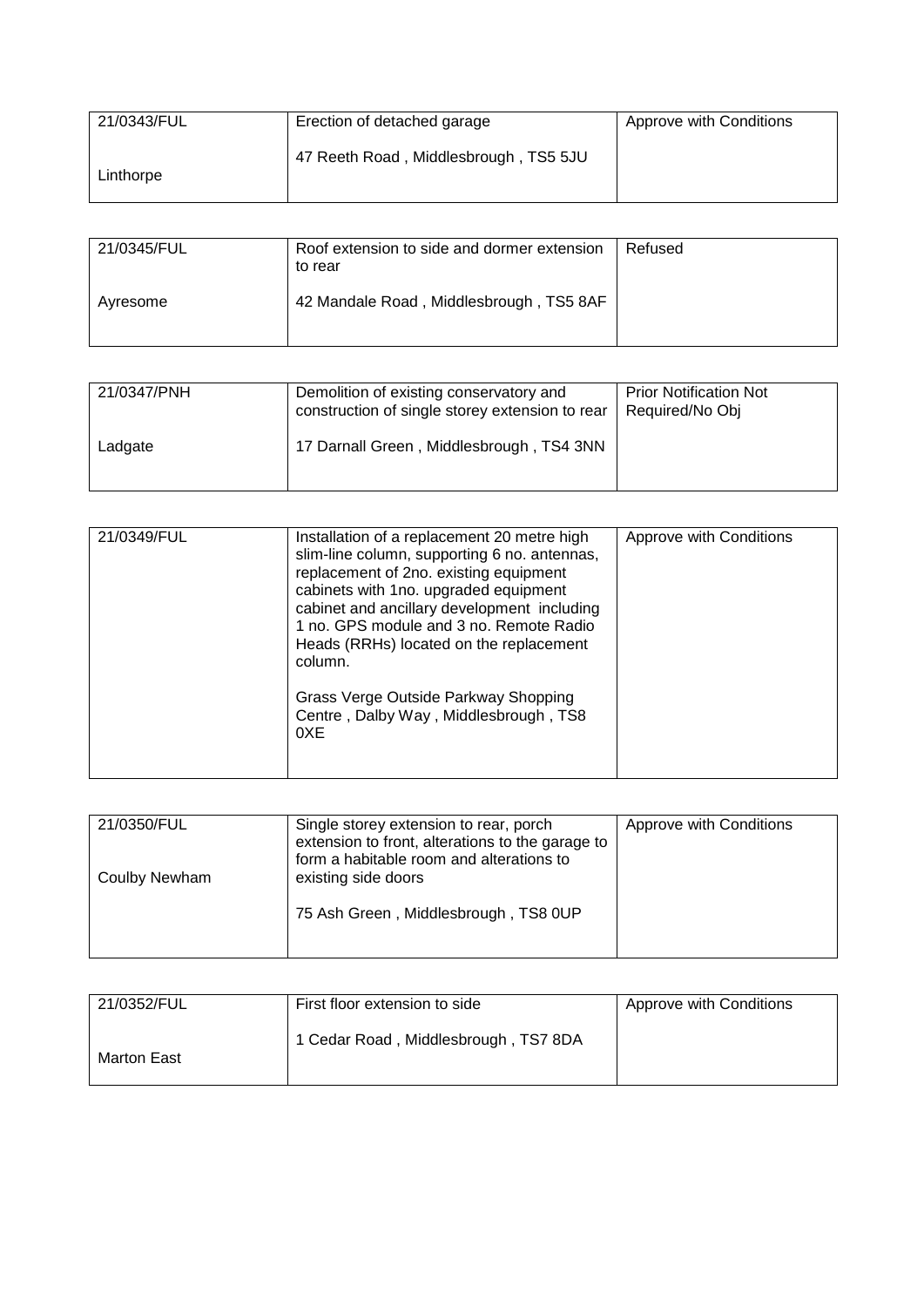| 21/0354/FUL                    | Single storey extension to rear           | Approve with Conditions |
|--------------------------------|-------------------------------------------|-------------------------|
| <b>Berwick Hills/Pallister</b> | 72 Crossfell Road, Middlesbrough, TS3 7PY |                         |

| 21/0355/FUL | Single storey extension to rear         | Approve with Conditions |
|-------------|-----------------------------------------|-------------------------|
| Kader       | 22 Yearby Close, Middlesbrough, TS5 8NA |                         |

| 21/0356/FUL | Single storey extension to rear         | Approve with Conditions |
|-------------|-----------------------------------------|-------------------------|
| Acklam      | 11 Church Drive, Middlesbrough, TS5 7DU |                         |

| 21/0358/FUL | Porch to front, and pitched roof over<br>detached garage to side | Approve with Conditions |
|-------------|------------------------------------------------------------------|-------------------------|
| Ayresome    | 41 Farley Drive, Middlesbrough, TS5 8QT                          |                         |

| 21/0360/FUL | Single storey extension to rear                       | Approve with Conditions |
|-------------|-------------------------------------------------------|-------------------------|
| Nunthorpe   | 4 Poole Gardens, Wyke Lane,<br>Middlesbrough, TS7 0GJ |                         |

| 21/0361/FUL | Single storey extension to rear               | Approve with Conditions |
|-------------|-----------------------------------------------|-------------------------|
| Ladgate     | 35 Buckthorn Grove, Middlesbrough, TS8<br>9BF |                         |

| 21/0374/FUL | Single storey side/rear extension, front bay<br>window/canopy and alterations to garage to<br>form ancillary accommodation (including a | Approve with Conditions |
|-------------|-----------------------------------------------------------------------------------------------------------------------------------------|-------------------------|
| Park        | new window opening)<br>48 Harrogate Crescent, Middlesbrough, TS5                                                                        |                         |
|             | 6PS                                                                                                                                     |                         |